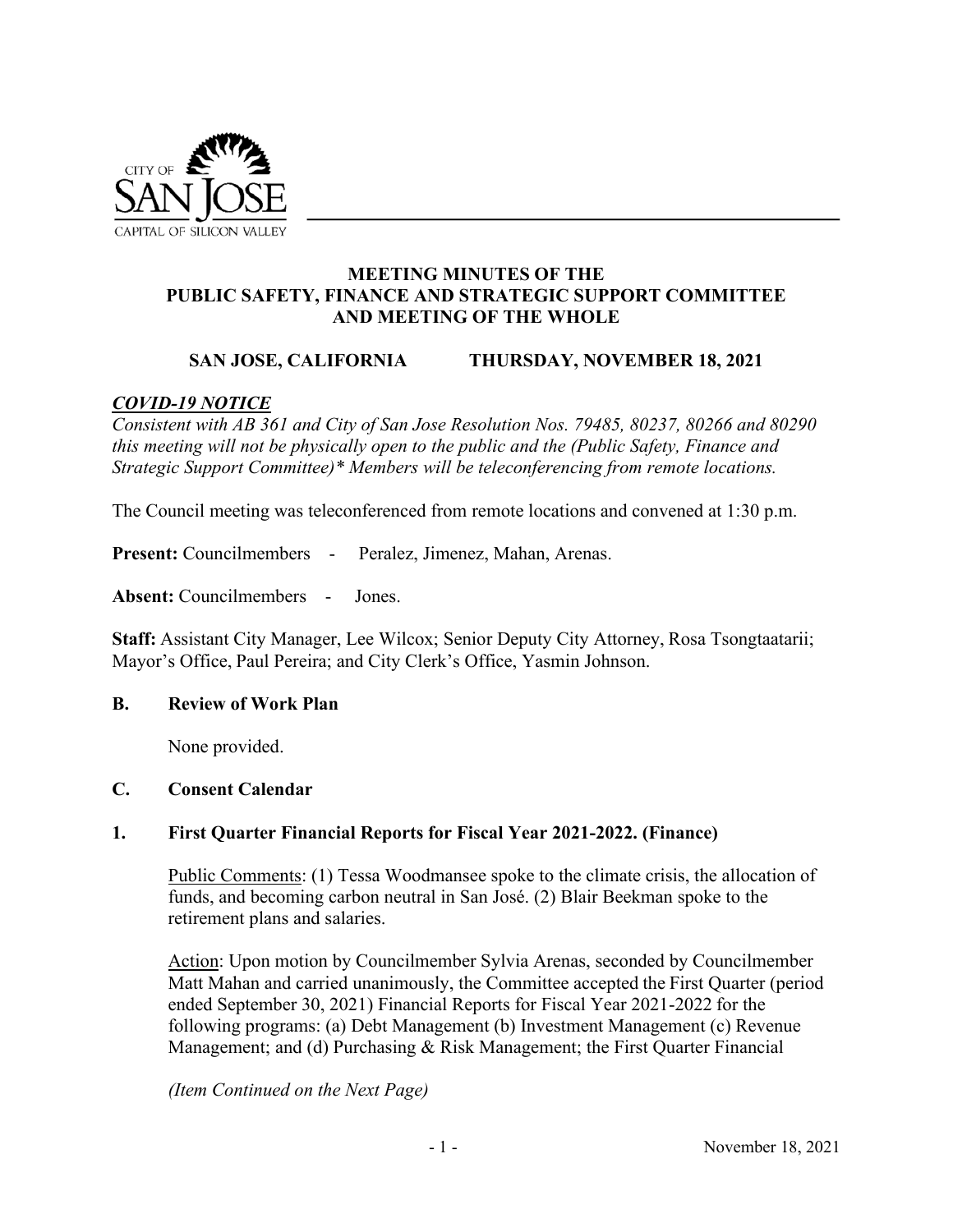# **C.1 (Cont'd.)**

Reports for Fiscal Year 2021-2022 are cross-referenced to the December 7, 2021 City Council meeting for full adoption; and forwarded the recommendation to the City Council for the December 7, 2021 Council Meeting to adopt a resolution authorizing the Director of Finance to write-off uncollectible debts in an amount up to \$641,761.52. (4-0-1. Absent: Jones)

#### **D. Reports to Committee**

#### **1. Police Department Operations and Performance Bi-Monthly Status Report. (Police)**

Public Comments: (1) Tessa Woodmansee spoke to the Crisis Assessment Team, her concerns with the unhoused community near her neighborhood, and the process of wellness checks. (2) Caller '4379' spoke to the assistance of police officers in domestic instances, use of force, and grant funding. (3) Blair Beekman spoke to the working conditions of police officers assigned to rape cases and crime issues in Downtown San José. (4) Scott Largent spoke to his encounters with the MCAT team near crash zones, suggested deploying the team to resolve unhoused community issues, and their response times.

SJPD Lieutenant, Steve Donohue and SJPD Sergeant, Denise McMullen offered the presentation and responded to questions.

Action: Upon motion by Councilmember Sylvia Arenas, seconded by Councilmember Matt Mahan and carried unanimously, the Committee accepted the verbal bi-monthly status report on Police Department operations and performance in the areas of city-wide crime statistics, crime trends, emerging issues, and other matters of interest, as needed, with a focus on gender-based violence, police redistricting efforts, and the mobile crisis assessment team. (4-0-1. Absent: Jones)

## **2. Police Reforms Work Plan: Reimagining Community Safety Work Status Report. (City Manager)**

Public Comment: (1) Tessa Woodmansee spoke to the Cities website accessibility and her concerns with subcommittees. (2) Blair Beekman spoke to the subcommittee process and the Police Peer Review Program. (3) Scott Largent addressed his concerns with how the unhoused communities are treated by law enforcement.

Deputy City Manager, Angel Rios and Sacred Heart Community Service, Executive Director, Poncho Guevara offered the presentation and responded to questions.

Action: Upon motion by Councilmember Sylvia Arenas, seconded by Councilmember Matt Mahan and carried unanimously, the Committee accepted the status report on the Police Reforms Work Plan: Reimagining Community Safety process. (4-0-1. Absent: Jones)